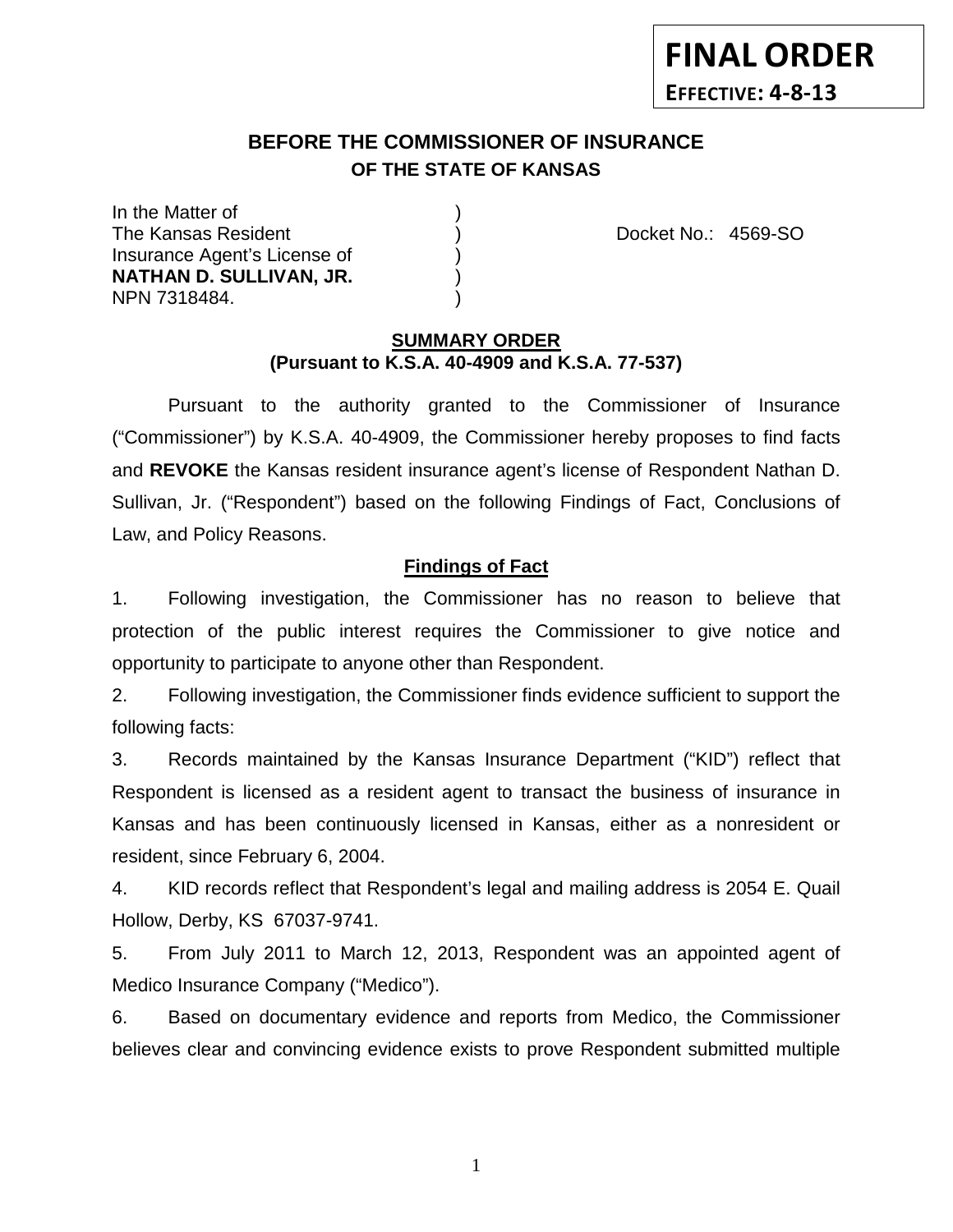applications for dental, vision, and hearing insurance that contained fictitious or inaccurate information and/or falsified electronic signatures.

7. Moreover, between October 1, 2012, and the date of termination, two of the questioned applications Respondent submitted purported to be the applications of individuals who were deceased long before the date of the application.

8. From August 15, 2011, until February 13, 2013, Respondent was an appointed agent of Heartland National Life Insurance Company ("Heartland").

9. Based on documentary evidence and reports from Heartland, the Commissioner believes clear and convincing evidence exists to prove Respondent forged the signatures of E.K., D.H., and J.G. on Medicare Supplement, hospital indemnity, and/or cancer policy applications and made unauthorized transfers of funds from E.K.'s and J.G.'s accounts to pay premium.

10. J.G. died in July 2012, and his policy application was dated January 2, 2013.

11. Respondent stated to a KID investigator that he was using an old contact list to locate consumers but stated he met or spoke by telephone with each; he could not explain the applications on behalf of deceased consumers.

## **Applicable Law**

12. A person may not sell, solicit or negotiate any insurance within this state without a license issued in accordance with the Uniform Insurance Agents Licensing Act, K.S.A. 40-4901 *et seq*. K.S.A. 2011 Supp. 40-4905(a).

13. K.S.A. 40-4909(a) provides, in relevant part:

"The commissioner may deny, suspend, revoke or refuse renewal of any license issued under this act if the commissioner finds that the applicant or license holder has. . .

(4) Improperly withheld, misappropriated or converted any moneys or properties received in the course of doing insurance business. . . .

(7) Admitted to or been found to have committed any insurance unfair trade practice or fraud in violation of K.S.A. 40-2404 and amendments thereto.

(8) Used any fraudulent, coercive, or dishonest practice, or demonstrated any incompetence, untrustworthiness, or financial irresponsibility in the conduct of business in this state or elsewhere. . . . [or]

(10) Forged another person's name to an application for insurance or to any document related to an insurance transaction. . . ." K.S.A. 2011 Supp. 40-4909(a).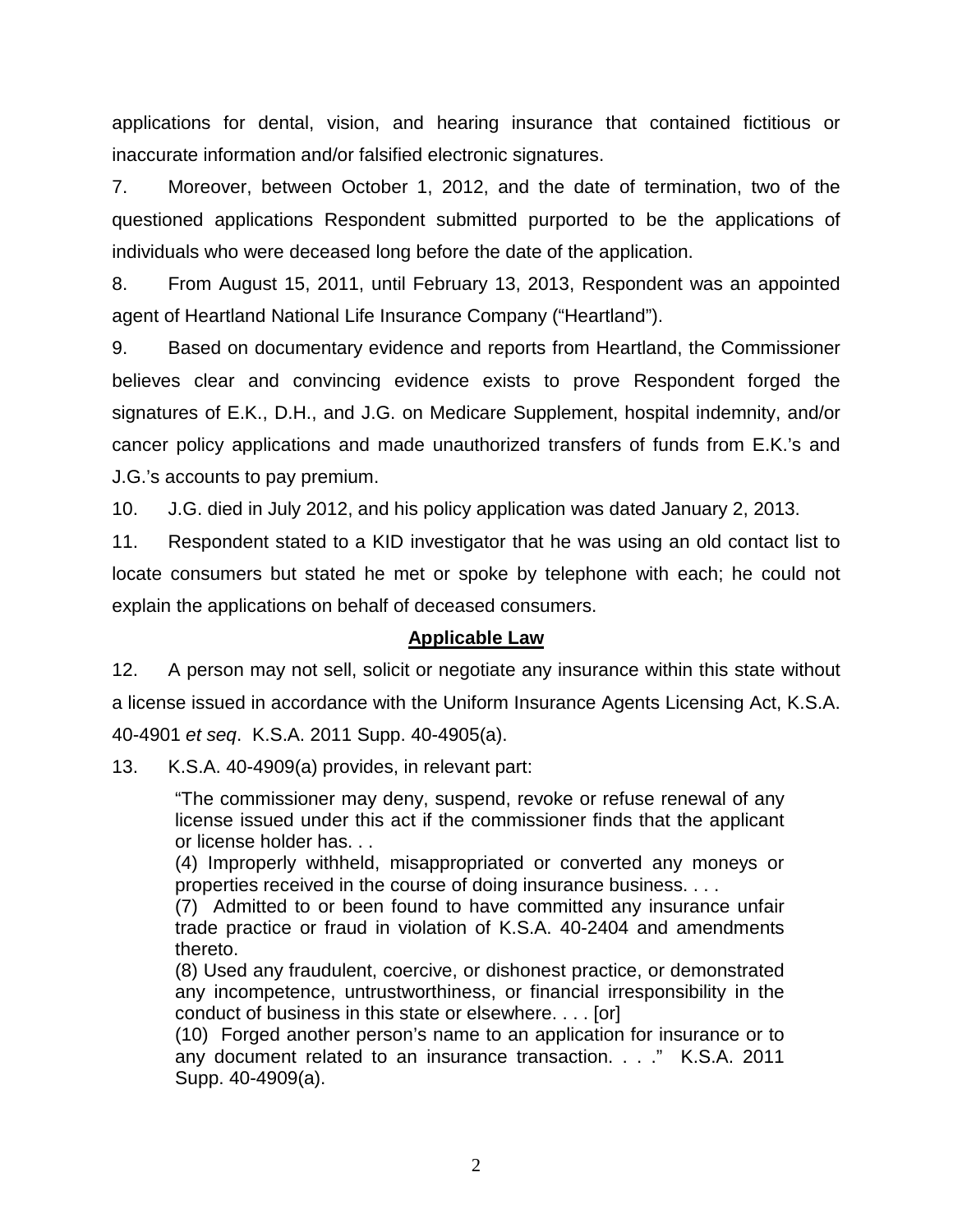14. "Making false or fraudulent statements or representations on or relative to an application for an insurance policy, for the purpose of obtaining a fee, commission, money or other benefit from any insurer, agent, broker or individual" is an insurance unfair trade practice or fraud as defined by K.S.A. 2011 Supp. 40-2404(11).

15. In addition, the Commissioner may suspend, revoke, or refuse renewal of any license issued under the Act if the Commissioner finds that the interests of the insurer or the insurable interests of the public are not properly served under such license. K.S.A. 40-4909(b).

16. Any action that affects a license or imposes a penalty may be taken only after notice and an opportunity for hearing in accordance with the Kansas Administrative Procedures Act (KAPA) [K.S.A. 77-513 *et seq*.]. K.S.A. 40-4909(c).

#### **Conclusions of Law**

17. The Commissioner has jurisdiction over Respondent as well as the subject matter of this proceeding, and such proceeding is held in the public interest.

18. The facts summarized in paragraphs 6, 7, and 9-11, above, indicate that Respondent has misappropriated funds through unauthorized electronic transfers, misrepresented facts and forged signatures on insurance policy applications and, at best, has engaged in fraudulent, coercive, or dishonest practices or demonstrated incompetence and a lack of trustworthiness.

19. Respondent's conduct is grounds for action against Respondent's license, up to and including revocation, pursuant to K.S.A.  $40-4909(a)(4)$ ,  $(a)(7)$ ,  $(a)(8)$ , and  $(a)(10)$ .

20. Further, based on those findings, the Commissioner may suspend or revoke Respondent's license pursuant to K.S.A. 40-4909(b) because the license does not properly serve the interests of the insurer or the insurable interests of the public.

#### **Policy Reasons**

21. Before issuing an insurance agent license, the Commissioner must determine that the applicant is qualified and has not committed any act that would be grounds for denial, suspension, or revocation. K.S.A. 40-4905(b). Further, the Commissioner may revoke any license issued under the Insurance Agents Licensing Act if the Commissioner finds that the interests of the insurer or the insurable interests of the public are not properly served under the license. The following action is appropriate to

3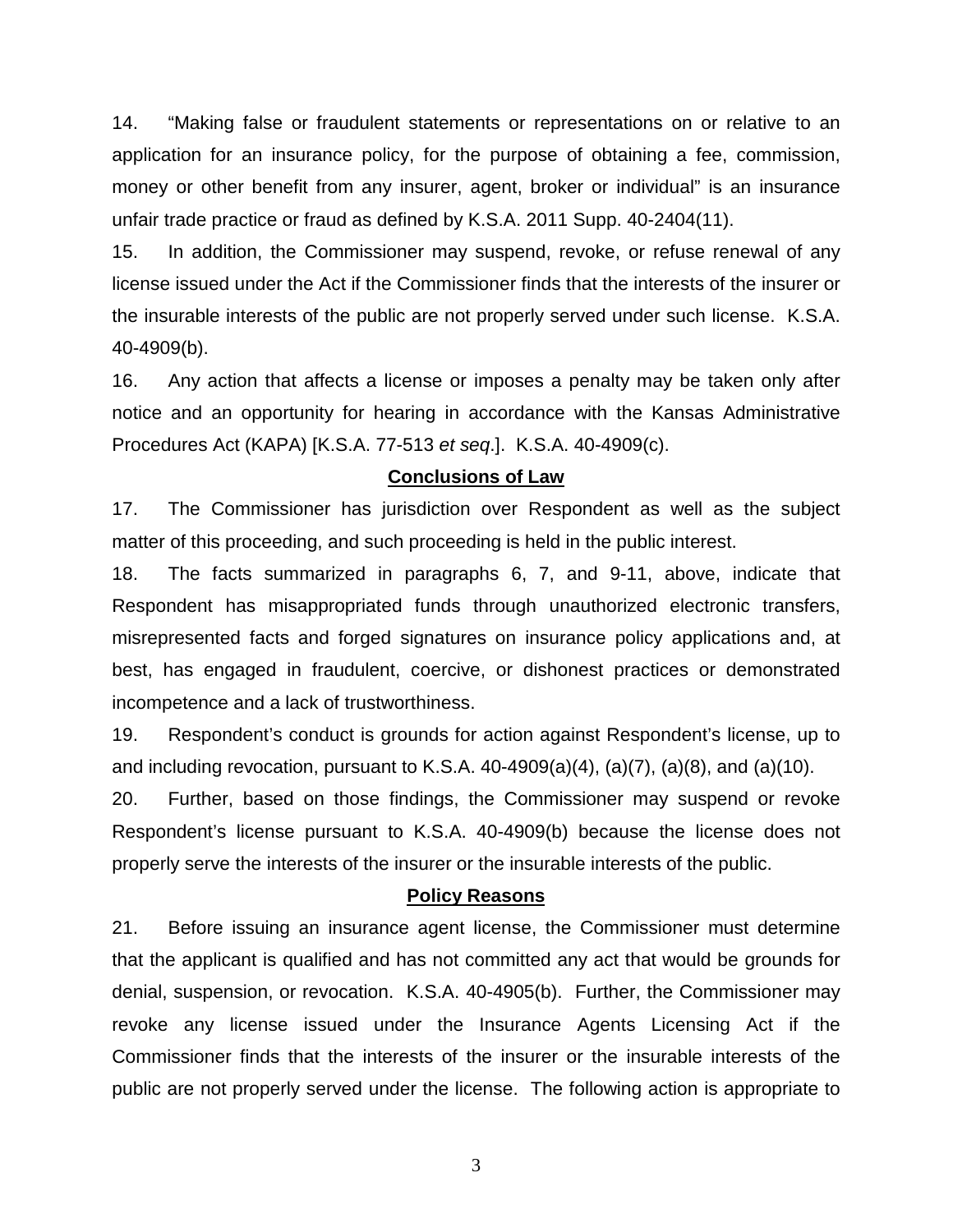promote the security and integrity of the insurance business and protect insurance consumers by licensing, or continuing to license, persons or entities to sell, solicit, or negotiate insurance in the State of Kansas only if their conduct indicates they are both qualified and trustworthy.

**IT IS THEREFORE ORDERED BY THE COMMISSIONER OF INSURANCE THAT the Kansas resident insurance agent's license of Nathan D. Sullivan is hereby REVOKED. Nathan D. Sullivan** shall **CEASE AND DESIST** from the sale, solicitation, or negotiation of insurance in Kansas, and/or receiving compensation deriving from the sale, solicitation, or negotiation of insurance in Kansas or on Kansas risks through business conducted on and after the effective date of this order.

**It is further ordered**, pursuant to KSA 77-415(b)(2)(A), that this order is designated by KID as precedent.

## **IT IS SO ORDERED THIS \_20th\_ DAY OF MARCH 2013, IN THE CITY OF TOPEKA, COUNTY OF SHAWNEE, STATE OF KANSAS.**



 $\angle$ /s/ Sandy Praeger Sandy Praeger Commissioner of Insurance

BY:

\_/s/ John Wine\_\_\_\_\_\_\_\_\_\_\_\_\_\_\_ John Wine General Counsel